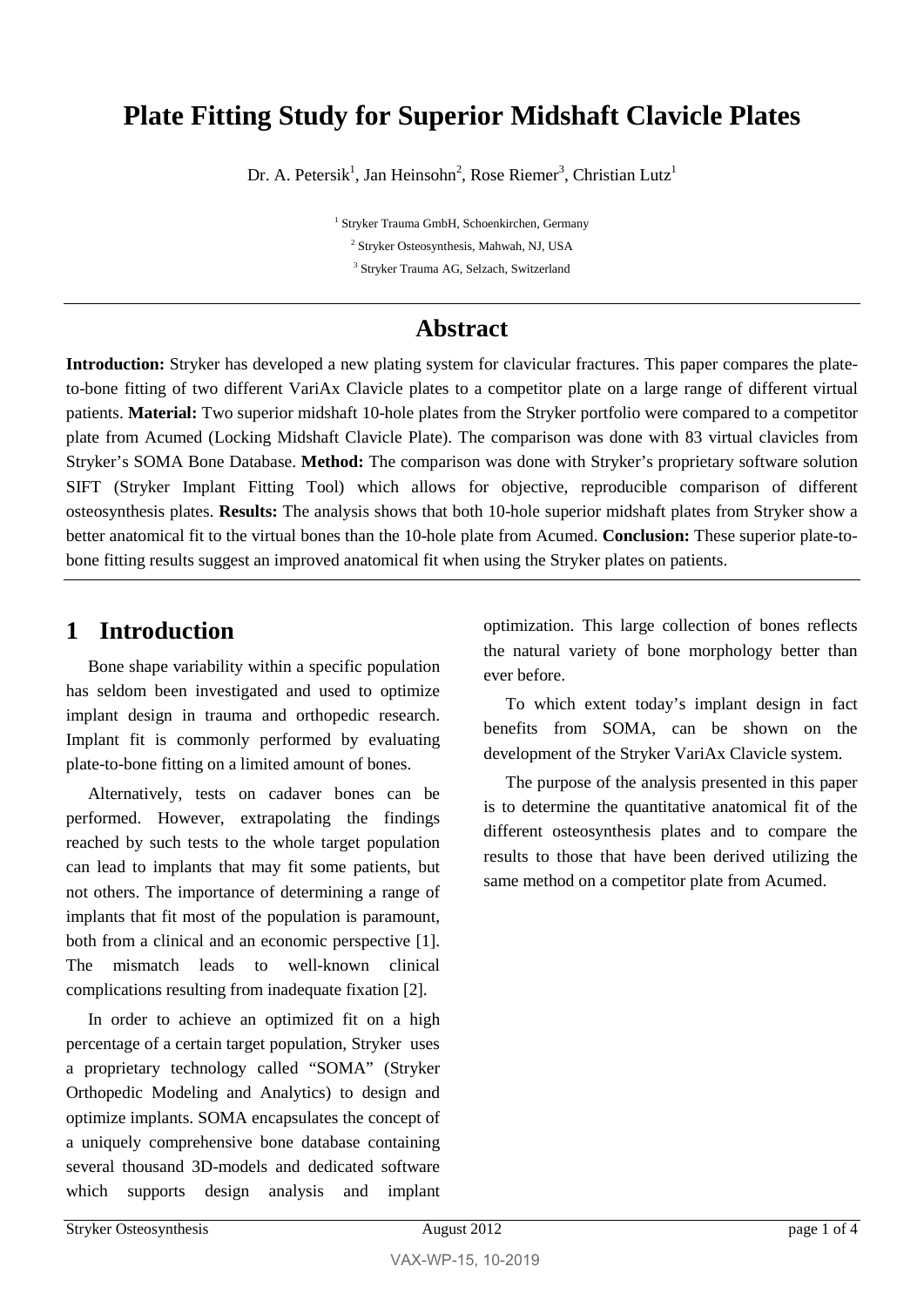### **2 Material**

For the analysis three different plates were used [\(Table 1\)](#page-1-0). All plates are used for superior midshaft plating of the clavicle. The two Stryker plates are identical except for a different S-curvature (see figure 1). During surgery the surgeon would decide whether the decreased or the increased plate fits better to the individual clavicle. The Acumed portfolio offers only one 10-hole plate curvature. All plates have the same length of 121mm.

| <b>Plate</b>          | <b>Description</b>      | S-curvature /<br>implant patch in<br>$\rm cm^2$ |
|-----------------------|-------------------------|-------------------------------------------------|
| <b>Stryker 628010</b> |                         | Decreased / 10.08                               |
| Stryker 628110        | or Midshaf<br>$0$ -hole | Increased $/ 10.09$                             |
| Acumed 70-            |                         | n/a / 7.26                                      |

<span id="page-1-0"></span>**Table 1:** Plates used in the analysis. Implant patch describes the bottom face of the plate (see fig. 4)

Since such long plates will not fit some of the shorter clavicles, it was defined that the length of the clavicle used for this analysis must be at least 153mm. Given that the plate will be placed centered between the medial and lateral end of the clavicles, 16mm of bone will be uncovered by the plate in average on both ends. There are 83 clavicles available in SOMA which fulfill this criterion.



**Figure 1:** Superior midshaft 10-hole plates used for the fitting analysis (holes were virtually removed to accelerate distance calculations)

# **3 Method**

The test was done with help of Stryker's proprietary software solution SIFT (Stryker Implant Fitting Tool) which is part of SOMA.

SIFT was developed to quantitatively and automatically check how well a given osteosynthesis plate fits to a large collection of different bones included in SOMA. Therefore the analyzed implant has to be placed on the surface of a template bone. Additionally an area of allowed movement on the bone must be defined by the user (called: "bone patch") in which the origin of the plate is allowed to move (see figure 2).



**Figure 2:** Definition of bone patch (light blue) which defines the tolerated movement of the implant on a template clavicle (red ball marks defined plate origin)

With the help of a unique mapping algorithm which is able to map any point from the surface of the template bone to the corresponding point on every individual bone [3], SIFT is able to automatically transfer the user defined implant placement to all bones included in SOMA. In a processing step SIFT then uses this transferred placement as a starting point to minimize the distance between the bottom of the implant, the so-called "implant patch" (see figure 4) and the bone surface. As result, SIFT finds an implant placement for every bone which closely resembles the placement a surgeon would choose in the majority of cases.

By means of the calculated implant placement, SIFT creates images and calculates quantitative numbers for every single bone to which the implant is fitted. In figure 3 a sample of a color coded distance map is shown. It visualizes the distance between plate and bone. A comparable image was calculated for any of the three implants placed on all 83 clavicles.

The quantitative numbers collected for all 83 clavicles are condensed to a single number per implant, the so called "90%-fit". The 90%-fit defines for how much percentage of the analyzed bones 90% or more of the "implant patch" (plate's bottom) has a smaller distance than a certain limit to the bone surface. To determine a proper limit, a bending study was carried out, where 3 surgeons were asked to bend straight plates to 8 different clavicles [5]. With help of optical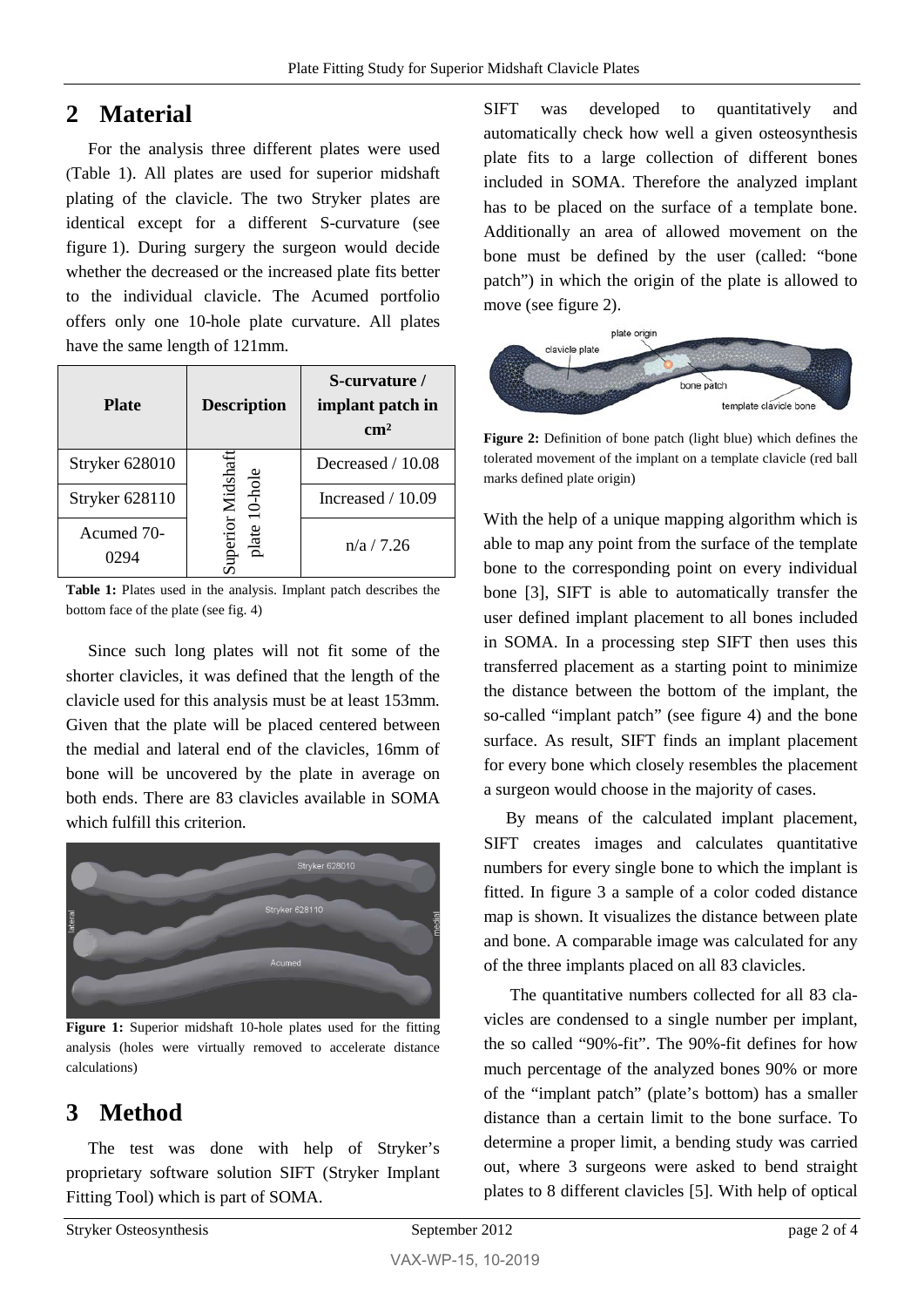scanning and the same SIFT approach, it was figured out, that 2.5mm distance is a proper limit for the maximum deviation between a superior midshaft plate and the clavicle.

With this defined limit, the 90%-fit can be used as a reproducible measurement to compare the fitting quality of different plates with each other. The higher the number for the 90%-fit, the better the anatomical fit of the implant is, and the larger number of patients can be treated without bending the implant.



Figure 3: Example of graphical output from SIFT

For the selected three plates, the "implant patch" of the plates was defined as shown in red in figure 4. The initial placement and the tolerated movement of the plates were defined as shown in figure 2. From all three analyzed implants the holes were virtually removed to accelerate the calculations (see figure 2 and 4).



**Figure 4:** Implant patch (marked red) which is considered for the fitting analysis

#### **4 Results**

The analysis shows that the 90%-fit is fulfilled for 67% of the 83 clavicles for the Stryker 628010 plate and for 63% for the 628110 plate. The Acumed shows lower numbers, only for 59% of the clavicles the 90%-fit is achieved. When combining both Stryker plates (illustrating the actual choice surgeons have to use the curvature that fits better), the 90%-fit would be improved to 75% (see figure 5).



**Figure 5:** Bar chart showing the results of the 90%-fit for all plates with a limit of 2.5mm.

### **5 Discussion**

Stryker's VariAx Clavicle portfolio was designed by using 3D-models of more than 50 virtual bones. In contrast to several other investigations which reduce the problem to two-dimensions [4], SIFT provides the opportunity to evaluate and optimize the real threedimensional plate shape, which is curved in more than one direction. The analysis presented in this paper shows that, when reviewing such a design against 83 virtual clavicles, this three-dimensional approach leads to a superior anatomical shape and a reduced distance between clavicle and plate for the whole considered population.

### **6 Conclusion**

The analysis shows that both Stryker plates show a better anatomical fit to the 83 virtual bones than the comparable plate from the Acumed portfolio. These superior plate-to-bone fitting results suggest an